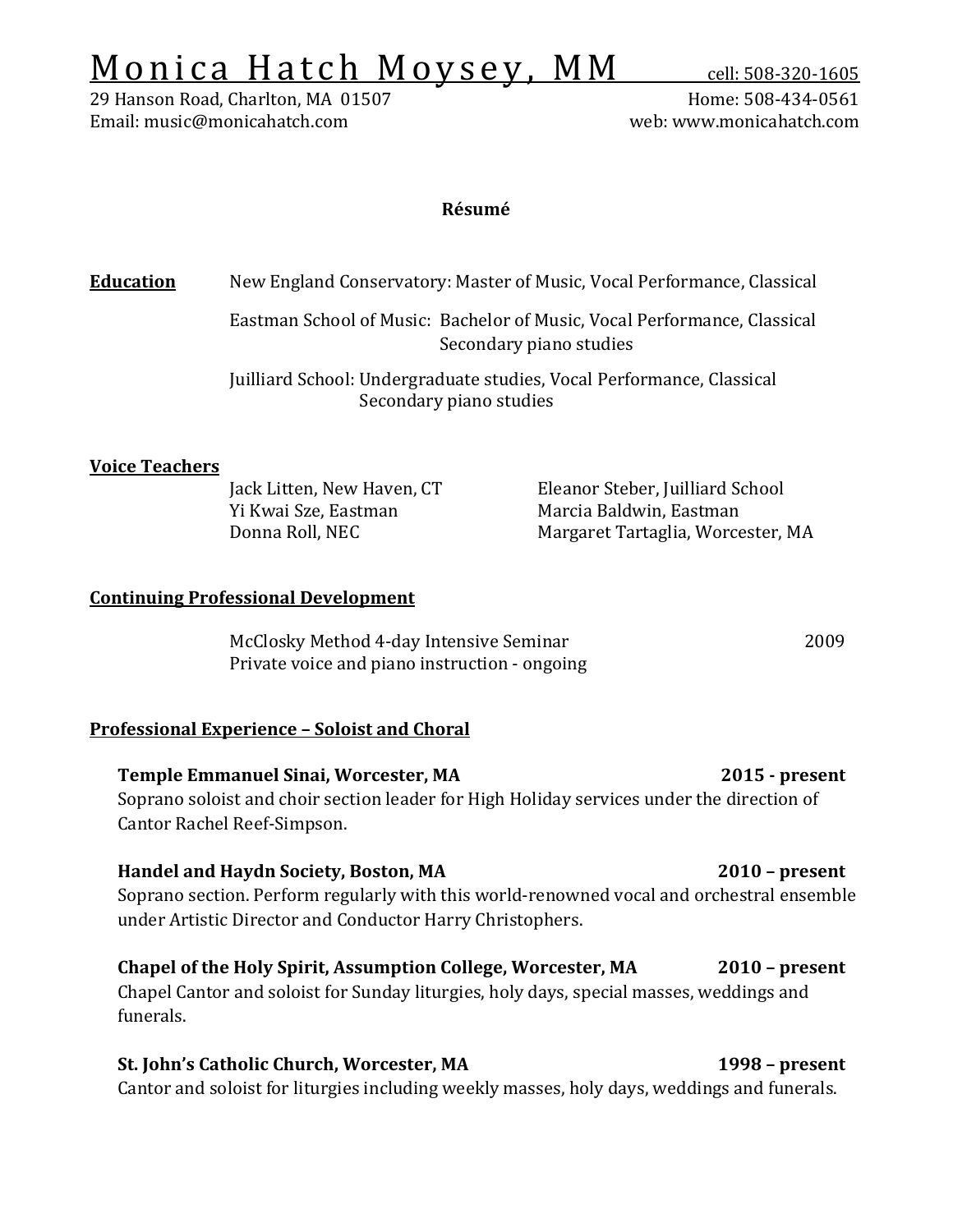# **Selected Performances - soloist (s) & ensemble (e)**

| Soprano (e)                        | Handel & Haydn Society                                  | $2010$ - present |
|------------------------------------|---------------------------------------------------------|------------------|
| Mass in Blue (s)                   | WPI Jazz Band and Chamber Singers                       | 2018             |
| Darkness and Light (e, s)          | Diamonds from the Dust, Mark Mummert                    | 2018             |
| Bach Cantatas 17, 93, 111 (s)      | Salisbury Singers, Worcester, MA, Michelle Graveline    | 2018             |
| Women of Worcester Gala (s)        | Washburn Hall at Mechanics Hall, Worcester, MA          | 2017             |
| Amadeus Live (e)                   | Symphony Hall, Richard Kaufmann                         | 2017             |
| Vivaldi Magnificat (s, e)          | Diamonds from the Dust, Prof. Choral Ensemble           | 2017             |
| Bach: Father and Son (s)           | <b>Salisbury Singers</b>                                | 2016             |
| Einhorn, Voices of Light (s)       | WPI Chorus & Orchestra, John Delorey                    | 2016             |
| Respighi, Laud to the Nativity (s) | Fine Arts Choral, Weymouth, MA, Richard Travers         | 2015             |
| Summer Pops July 4th Concert       | Massachusetts Symphony, Alton Baggot                    | 2015             |
| Bach, St. John Passion (s)         | Arcadia Players, Ian Watson                             | 2015             |
| Bach Cantata 1 and 196 (s)         | Salisbury Singers, Michelle Graveline                   | 2015             |
| Todd, Mass In Blue (s)             | WPI Big Band & Masters Singers of Worcester             | 2014             |
| Recital/Schubertiad (s)            | Tuckerman Hall, Worcester, MA                           | 2014             |
| Recital/Schumann and Wolf (s)      | Shrewsbury Congregational Church                        | 2014             |
| Ellington, Sacred Concert (s)      | WPI Big Band & Master Singers of Worcester              | 2013             |
| Baroque Recital (s)                | Worcester Art Museum, Michel Graveline, harpsichord     | 2013             |
| Fauré Requiem (s, e)               | Labyrinth Choir, Anita Kupriss                          | 2013             |
| M. Haydn, Solemn Vespers (s)       | Hampshire Choral Society                                | 2013             |
| Zelenka, Magnificat in D (s)       | Hampshire Choral Society                                | 2013             |
| Bach, Cantata 4 (s)                | <b>Salisbury Singers</b>                                | 2012             |
| Handel Dixit Dominus (s)           | Hampshire Choral Society                                | 2012             |
| Vivaldi, Magnificat (s)            | Hampshire Choral Society                                | 2012             |
| Villa-lobo, Bacchianas No. 5       | WPI Medwin String Ensemble, Douglas Weeks               | 2011             |
| Schubert, Mass in G (s, e)         | Gregorian Choir, Cathedral in Providence, RI            | 2010             |
| Rutter, Requiem (s)                | Apple Tree Arts Community Chorus                        | 2010             |
| M. Haydn, Timete Dominum (s, e)    | Holy Cross College, Worcester, MA                       | 2009             |
| Bach, St. John Passion (s, e)      | St. Paul's Cathedral Choir & Worcester Collegium        | 2009             |
| Bach, Cantata 27 (s)               | Trinity Lutheran Church, Worcester, MA                  | 2009             |
| Fauré, Requiem, (e)                | Portsmouth Abbey, Portsmouth, RI                        | 2009             |
| Handel in the Strand (e)           | Boston Secession, Cambridge, MA                         | 2008             |
| Haydn, Lord Nelson Mass (s, e)     | Arcadia Players, Amherst, MA                            | 2008             |
| Bach, St. John Passion (s, e)      | St. Paul's Cathedral Choir & Worcester Collegium        | 2007             |
| Haydn, Lord Nelson Mass (s)        | St. Paul's Cathedral Choir & Worcester Collegium        | 2007             |
| Handel Recital (s)                 | Trinity Lutheran Church, with Ian Watson, harpsichord   | 2007             |
| Bach, Magnificat (s, e)            | Trinity Lutheran Church, Worcester, MA, John Delorey    | 2007             |
| Baroque Favorites (s)              | Concert, Worcester Collegium, Mechanics Hall, Worcester | 2007             |
| Mozart Mass in C (s, e)            | St. Paul's Cathedral Choir and Orchestra, Worcester, MA | 2007             |
| Ellington, Sacred Concert (s)      | St. John the Evangelist, Winthrop, MA                   | 2007             |
| Summer Pops Concert (s)            | Massachusetts Symphony, Institute Park, Worcester       | 2006-2008        |
| Holiday Pops Concert (s)           | Massachusetts Symphony, Mechanics Hall                  | 2005-2008        |
| Mozart, Requiem (s, e)             | St. Paul's Cathedral Choir and Orchestra, Worcester, MA | 2006             |
| Fauré, Requiem (s, e)              | St. Mark's Church, Southborough, MA                     | 2006             |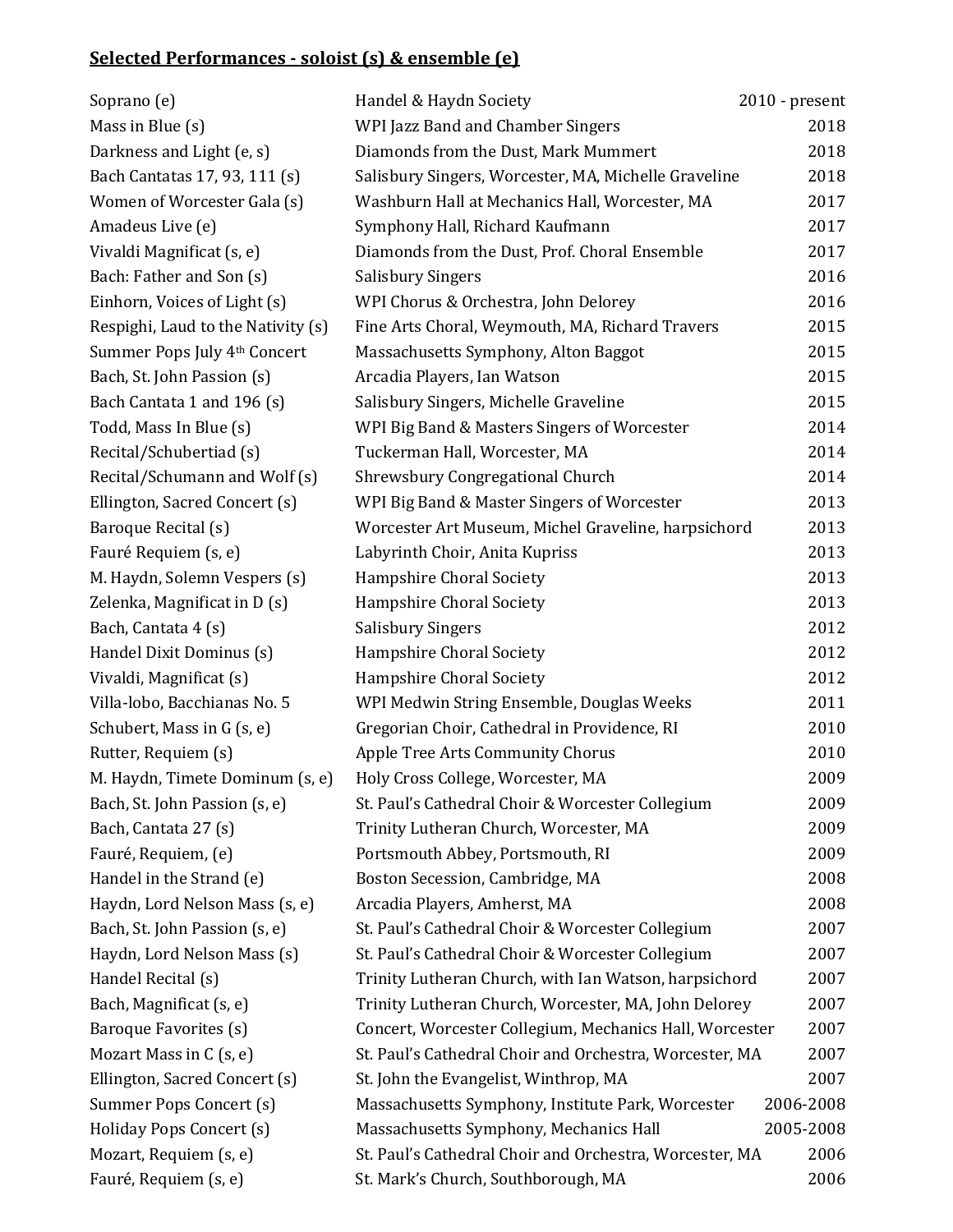# **Professional Orchestras and Choruses**

Arcadia Players, Ian Watson Bach Society of Worcester, Stephen Long Boston Secession, Jane Ring Frank Con Vivium, John Delorey, Patricia Snyder Concord Orchestra, Richard Pittman Diamonds from the Dust, Mark Mummert Gasparian Chorale, Michael Olbash Gregorian Concert Choir, Anthony Mancini Hampshire Chorale Society, Allan Taylor Handel & Haydn Society, Harry Christophers Labyrinth Choir, Anita Kupriss Massachusetts Symphony, Myron Romanul Salisbury Singers, Michelle Graveline St. John's Schola Cantorum, Sean Redrow St. Paul's Festival Orchestra, Ian Watson St. Paul's Cathedral Choir, Ian Watson Philovox Ensemble, Robert Schuneman Thayer Symphony, Francis Wada Worcester Collegium, Ian Watson

#### **Professional Recordings – CDs and Demos; soloist (s) & ensemble (e)**

| Diamonds from the Dust (s, e) grant application audio demo, Mark Mummert      |      |
|-------------------------------------------------------------------------------|------|
| The Old Colony Collection (e) Handel & Haydn Society, Harry Christophers,     |      |
| Haydn "The Creation" (e) Handel & Haydn Society, Harry Christophers           |      |
| "There Will Be Soft Rains" (e) by Thomas Vignieri; Grant Llewellyn            |      |
| Handel & Haydn Society: Handel "Messiah" (e) Harry Christophers               |      |
| Handel & Haydn Society: Mozart "Mass in C Minor" (e) Harry Christophers       |      |
| Philovox Ensemble: demos for ECS Music Publishing Co. (s, e) Robert Schuneman |      |
| Apple Tree Arts Faculty Recording (s)                                         |      |
| The Sacred Voice: Graham Gordon Ramsey (s, e) Albany Records                  |      |
| Lux aeterna by Thomas Oboe Lee (e), Jane Ring Frank, conductor                |      |
| Early American Christmas (s, e), John Delorey, conductor                      |      |
| New Christmas by Pamela Hines (s) - Spice Rack (Jazz)                         |      |
| Bright Seraphim (s) The Hatchery - Ian Watson, conductor, pianist             |      |
| Till Morning's Light (s) The Hatchery (children's)                            |      |
| Lady of Hearts (s) The Hatchery (Jazz)                                        |      |
| Love Came Down at Christmas: Music of Leo Sowerby (s, e) Albany Records       |      |
| John Delorey and Patricia Snyder, conductors                                  |      |
| If You Never Come To Me (s) Brownstone Recordings (Jazz)                      | 1996 |